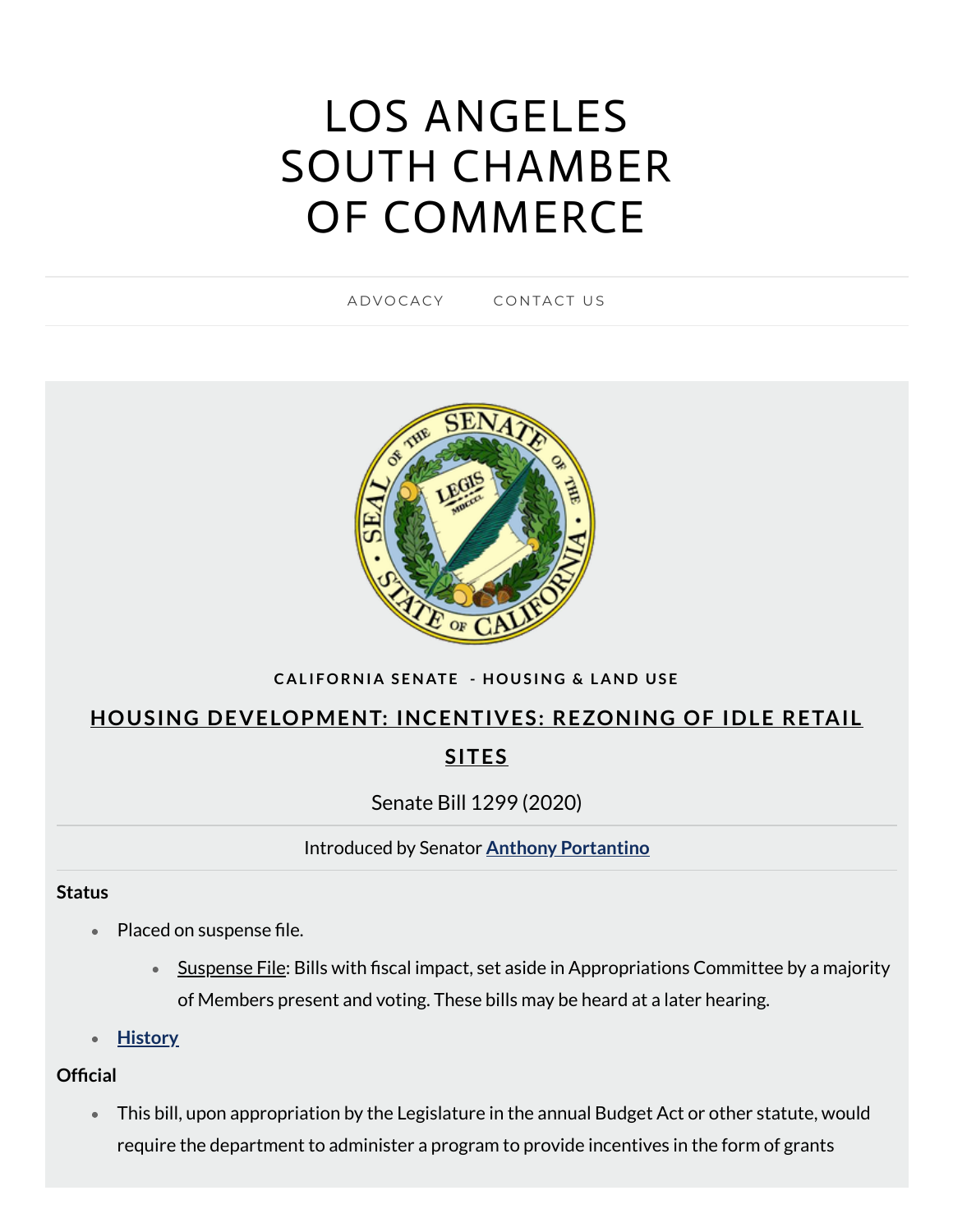allocated as provided to local governments that rezone idle sites used for a big box retailer or a commercial shopping center to instead allow the development of workforce housing.

- The bill would define various terms for these purposes. In order to be eligible for a grant, the bill  $\bullet$ would require a local government, among other things, to apply to the department for an allocation of grant funds and provide documentation that it has met specified requirements, including certain labor-related requirements. The bill would make the allocation of these grants subject to appropriation by the Legislature in the annual Budget Act or other statute.
- The bill would require the department to issue a Notice of Funding Availability for each calendar  $\bullet$ year in which funds are made available for these purposes. The bill would require that the amount of grant awarded to each eligible local government be equal to 7 times the average amount of annual sales and use tax revenue generated by each idle site identified in the local government's application over the 7 years immediately preceding the date of the local government's application, subject to certain modifications, and that the local government receive this amount in one lumpsum following the date of the local government's application.
- The bill, upon appropriation by the Legislature in the annual Budget Act or other statute, would  $\bullet$ authorize the department to review, adopt, amend, and repeal guidelines to implement uniform standards or criteria that supplement or clarify the terms, references, or standards for this program and exempt those guidelines from the rule making provisions of the Administrative Procedure Act.

#### **Impact**

- This legislation is important to help solve the housing availability and affordability crisis.
- $\bullet$  This supports urban infill goals, reduces "not in my backyard" (NIMBY) opposition, and removes blight in communities where e-commerce has hit these retail sites the hardest.

### **Position**

LASCC Position: **Strongly Supported**

## **Supporting Organizations & Articles**

**Introduced** by **[BizFed](https://bizfedlacounty.org/) LA.**